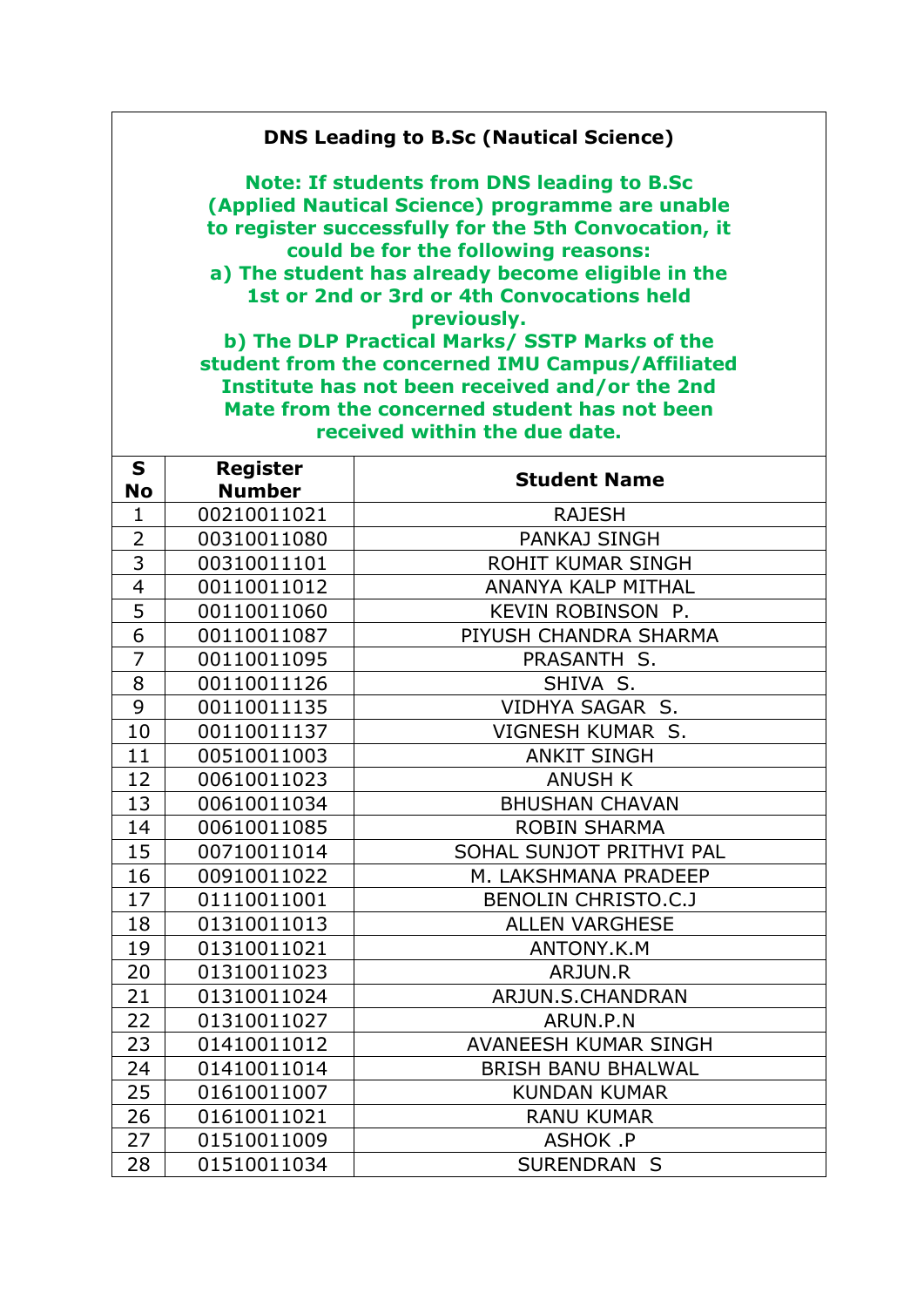| 29 | 01710011117 | <b>SACHIN TEOTIA</b>              |
|----|-------------|-----------------------------------|
| 30 | 01810011007 | ABHIJITH .P .S                    |
| 31 | 01810011022 | JAYENDRAN .R                      |
| 32 | 01810011028 | RAGHAVENDRAN .K .G                |
| 33 | 02710011002 | ABHISHEK GAUTAM                   |
| 34 | 01910011027 | <b>MAKINA SHIVA PRADEEP</b>       |
| 35 | 03710011025 | <b>CHITWAN SINGH</b>              |
| 36 | 03610011006 | TOMSON ISSAC RAJ. D               |
| 37 | 03610011019 | LOVEJEET SINGH WARAICH            |
| 38 | 02410011037 | AKULA KISHORE KUMAR               |
| 39 | 02410011040 | <b>VEGI S.N. PAVAN KUMAR</b>      |
| 40 | 02610011026 | <b>NISHCHAY JOSHI</b>             |
| 41 | 02610011057 | <b>HARPREET SINGH</b>             |
| 42 | 02810011023 | <b>NAVNEET SHARMA</b>             |
| 43 | 02510011020 | PABLA GURMEET SINGH HARBANS SINGH |
| 44 | 03110011026 | <b>PRAVEER THAKUR</b>             |
| 45 | 03110011045 | <b>ANKIT SHARMA</b>               |
| 46 | 03110011077 | MODAK TUSHAR NIRANJAN             |
| 47 | 03210011044 | P VIJAY KRISHNA                   |
| 48 | 03410011037 | <b>UTSAV SHARMA</b>               |
| 49 | 03510011003 | <b>ANIT KAPOOR</b>                |
| 50 | 03510011032 | THAKUR RUPESH PRAKASH             |
| 51 | 02110011034 | <b>SUMIT KUMAR SINGH</b>          |
| 52 | 00210012011 | <b>ELVIN MAHESH D</b>             |
| 53 | 00210012018 | <b>HARPINDER SINGH</b>            |
| 54 | 00210012021 | AYAN HALDER                       |
| 55 | 00310012012 | AVINASH KUMAR BHARTI              |
| 56 | 00110012005 | AMIT KUMAR CHOUDHARY              |
| 57 | 00110012101 | <b>RAGHUVANSH YADAV</b>           |
| 58 | 00110012102 | <b>RAGUL RAJU</b>                 |
| 59 | 00110012127 | <b>SHIVA G</b>                    |
| 60 | 00110012156 | <b>GYANESHWAR RAI</b>             |
| 61 | 00510012015 | <b>KARTHICK R</b>                 |
| 62 | 01510012036 | SAWANT VISHAL PUSHPAKANT          |
| 63 | 02410012017 | <b>MOHAMMAD AFSAL</b>             |
| 64 | 02610012009 | <b>HARJEET SINGH MANN</b>         |
| 65 | 02510012015 | <b>JAYANT SHARMA</b>              |
| 66 | 02510012018 | JITHIN RAJ .E.                    |
| 67 | 03110012007 | <b>ALEX REGINALD</b>              |
| 68 | 03110012035 | ZANJE SACHIN LAXMAN               |
| 69 | 00211012017 | <b>NEERAJ YADAV</b>               |
| 70 | 00211012028 | <b>DEEPAK KUMAR</b>               |
| 71 | 00311012017 | <b>AMIT KUMAR</b>                 |
| 72 | 00111012016 | ANIRUDH RADHKRISHNAN              |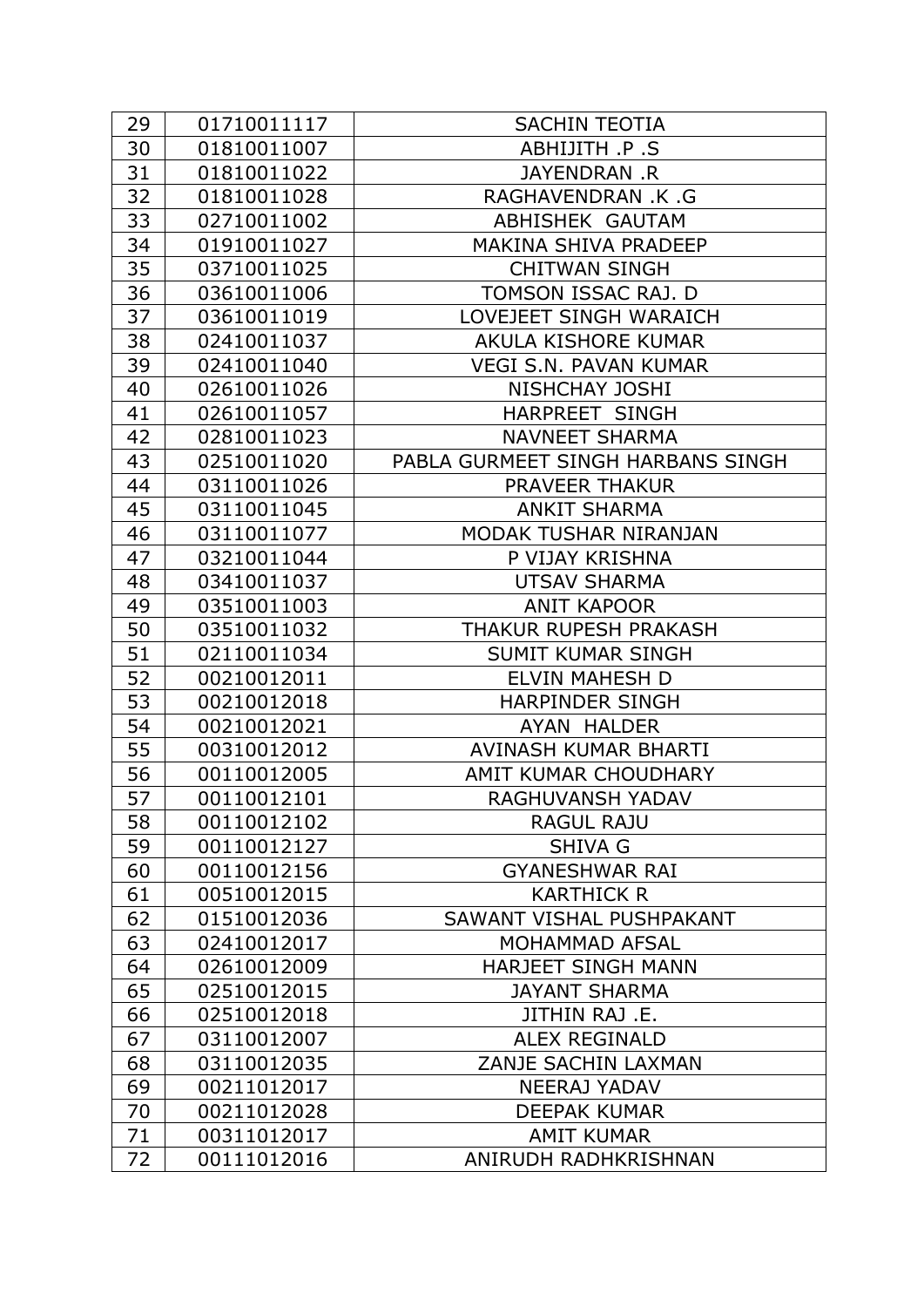| 73  | 00111012020 | ANUPAM SRIVASTAVA              |
|-----|-------------|--------------------------------|
| 74  | 00111012035 | <b>DHRUV ANAND</b>             |
| 75  | 00111012056 | MOHAMMED NOUFAL.P              |
| 76  | 00111012085 | <b>ROHIT KUMAR</b>             |
| 77  | 01511012041 | <b>ANTONY SHILTON</b>          |
| 78  | 01711012023 | MOHIT KUMAR TEVATIA            |
| 79  | 03811012004 | <b>BANGAR MANGESH BALIRAM</b>  |
| 80  | 03811012019 | <b>TONY JOHNS</b>              |
| 81  | 02611012003 | <b>ANKIT KUMAR YADAV</b>       |
| 82  | 03111012009 | <b>RAHUL SINGH GAUR</b>        |
| 83  | 03111012014 | SAFDAR HASHIM CHANDROTH        |
| 84  | 03111012020 | <b>SACHIN THAKUR</b>           |
| 85  | 03111012027 | <b>SHETYE ROHAN RAJAN</b>      |
| 86  | 12002011004 | <b>ALOK KUMAR THAKUR</b>       |
| 87  | 12002011022 | <b>SHIV PRATAP SINGH</b>       |
| 88  | 12003011018 | <b>CHOUBE NARENDRA KUMAR</b>   |
| 89  | 12003011078 | <b>SANJEEV BHALOTHIA</b>       |
| 90  | 12001011013 | <b>ALOK KUMAR SINGH</b>        |
| 91  | 12001011017 | AMIT KUMAR BARNWAL             |
| 92  | 12001011025 | <b>ARJUN KUMAR SINGH</b>       |
| 93  | 12001011039 | <b>DENNY DAVIS</b>             |
| 94  | 12001011050 | M.INIGO UBALD STENY            |
| 95  | 12001011072 | MRITYUNJAY KUMAR PURUSHOTTAM   |
| 96  | 12001011073 | <b>NAGORE MOHMED ZIBRAN</b>    |
| 97  | 12001011096 | <b>SACHIN V RAM</b>            |
| 98  | 12006011012 | ARITRA CHAKRABARTI             |
| 99  | 12006011022 | KSHITIJ TAMBI                  |
| 100 | 12006011070 | <b>ABHISHEK MURUGESAN</b>      |
| 101 | 12007011002 | <b>ANIL KUMAR OJHA</b>         |
| 102 | 12007011007 | <b>ATUL RANA</b>               |
| 103 | 12007011011 | <b>GAURAV PANDEY</b>           |
| 104 | 12007011024 | PAWAN SAHAY SRIVASTAVA         |
| 105 | 12027011018 | <b>MANJESH MAHTO</b>           |
| 106 | 12027011022 | PRANJAL VERMA                  |
| 107 | 12027011026 | <b>SANDIP KUMAR</b>            |
| 108 | 12027011047 | <b>ANDHALE SUJIT VITTHAL</b>   |
| 109 | 12027011048 | <b>ANIL KUMAR</b>              |
| 110 | 12027011058 | <b>LALIT KUMAR</b>             |
| 111 | 12027011079 | <b>VIPIN KUMAR</b>             |
| 112 | 12024011010 | RAJWANT SINGH DHALIWAL         |
| 113 | 12026011014 | SANOOP PULIPPARAMBIL SURENDRAN |
| 114 | 12031011010 | SINGHAL SANKALP KANTILAL       |
| 115 | 12031011025 | <b>SINGH KARANJEET</b>         |
| 116 | 12031011029 | <b>JAMUAR ROHIT</b>            |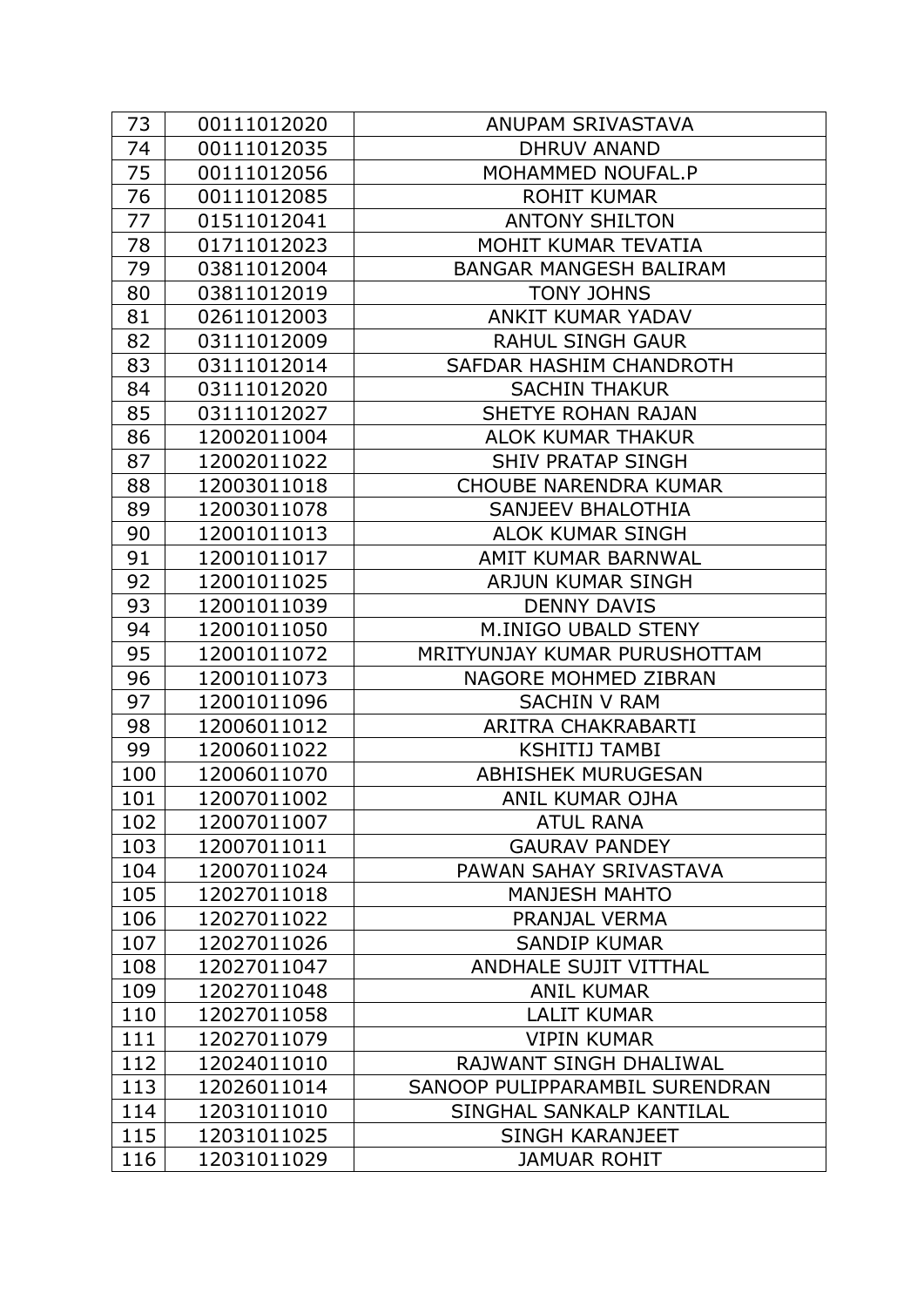| 117 | 12200011025 | <b>VICKY ANAND</b>              |
|-----|-------------|---------------------------------|
| 118 | 12300011016 | AMRITESH KUMAR ANAND            |
| 119 | 12300011060 | KIRTI KUMAR MISHRA              |
| 120 | 12300011116 | TRYAMBKESH GUPTA                |
| 121 | 12100011014 | <b>GAURAV SHARMA</b>            |
| 122 | 12100011037 | <b>SACHIN KURIAN</b>            |
| 123 | 12500011011 | <b>ANTO K. THOMAS</b>           |
| 124 | 12500011019 | EBRAHIM.C                       |
| 125 | 12301011044 | <b>FARZEEN K P</b>              |
| 126 | 12301011089 | PRABHANSH SOMWANSHI             |
| 127 | 12301011090 | PRAKASH PANDEY                  |
| 128 | 12301011120 | <b>SAUMITRA SHUKLA</b>          |
| 129 | 12301011130 | <b>SHELTON JERRY FERNANDES</b>  |
| 130 | 12201011025 | <b>AVINASH THAKUR</b>           |
| 131 | 12201011061 | KUSHAL MAHENDRAKUMAR MISHRA     |
| 132 | 12201011063 | <b>MANAN SHARMA</b>             |
| 133 | 12201011067 | MYLIPILLI SIVAJI CHAKRAVARTHI   |
| 134 | 12201011079 | <b>RAHUL RAMESH DAWTE</b>       |
| 135 | 12201011103 | <b>SMARTH SHARMA</b>            |
| 136 | 12201011115 | <b>VISHAL KADYAN</b>            |
| 137 | 12302011013 | <b>BHOSALE SHIVRAJ SAHEBRAO</b> |
| 138 | 12302011030 | <b>RAVITEJ SINGH</b>            |
| 139 | 12401011003 | <b>HIMANSHU UNIYAL</b>          |
| 140 | 12401011004 | LIJO JOHNSON                    |
| 141 | 12501011002 | AJAY RAJ SAVITHRI KARUNAN       |
| 142 | 12501011020 | <b>SREERAG PANANGAVIL</b>       |
| 143 | 12306011078 | UMAIR NAZMUDDIN BADE            |
| 144 | 12102011003 | ALWIN JOSE.P                    |
| 145 | 12102011016 | <b>JAIKANT SHARMA</b>           |
| 146 | 12102011024 | MD.RIYAZ                        |
| 147 | 12204011022 | <b>AYUSH TIWARI</b>             |
| 148 | 12114011005 | <b>CHETTU PRASAD</b>            |
| 149 | 12303011006 | <b>ANSHUL GOYAL</b>             |
| 150 | 12303011007 | <b>ASHISH SINGH</b>             |
| 151 | 12303011021 | <b>PRATYUSH RAJ</b>             |
| 152 | 12303011041 | <b>ABHINAV GIRI GOSWAMI</b>     |
| 153 | 12303011053 | <b>GAJENDRA SINGH</b>           |
| 154 | 12303011055 | HARSH RANJAN KUMAR HIMANSHU     |
| 155 | 12303011062 | <b>PENNY</b>                    |
| 156 | 12303011092 | KUNDAN KUMAR MANISHANKAR        |
| 157 | 12402011007 | <b>BHARAT MALIK</b>             |
| 158 | 12402011012 | HARIKRISHNAN.T.S                |
| 159 | 12402011014 | <b>JIJO JOSEPH</b>              |
| 160 | 12305011001 | ABHIMANYU JAYARAJ               |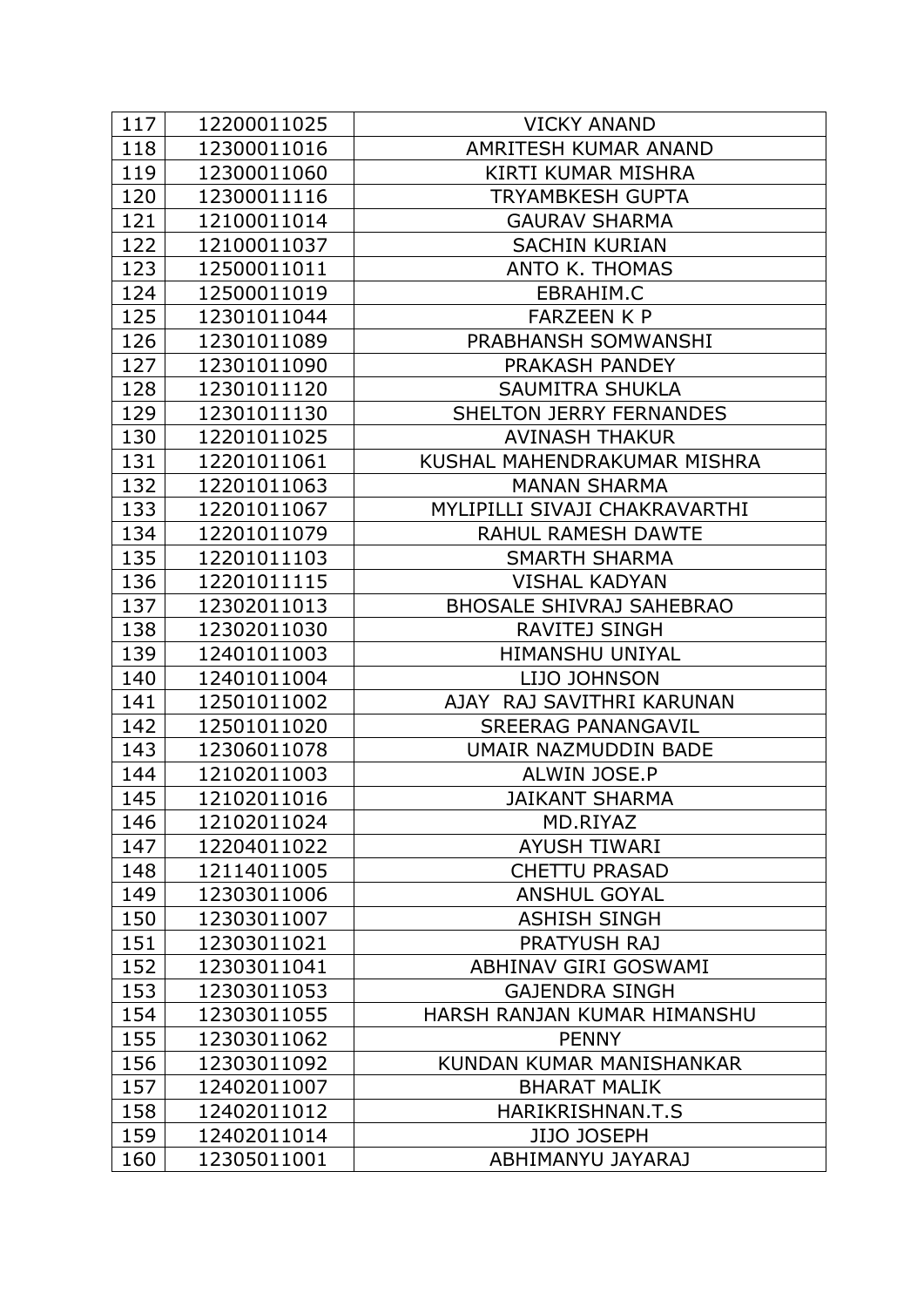| 161 | 12305011021 | <b>ANSHUMAN</b>                       |
|-----|-------------|---------------------------------------|
| 162 | 12305011062 | <b>JOYEL NINAN</b>                    |
| 163 | 12305011076 | NANDAKISHORE PALAKKEEL PUTHIYAVEETTIL |
| 164 | 12104011019 | PRADEEP KUMAR. V                      |
| 165 | 12307011002 | <b>ANSHU KUMAR</b>                    |
| 166 | 12307011008 | <b>CHANDAN KUMAR</b>                  |
| 167 | 12307011021 | <b>MULLA SUHAIL AFSAR</b>             |
| 168 | 12308011003 | <b>AJEET SINGH</b>                    |
| 169 | 12308011020 | <b>DALAL AKSHAY</b>                   |
| 170 | 12308011035 | <b>FILBI SALOMON</b>                  |
| 171 | 12308011041 | HANSPAL KARANDEEP SINGH               |
| 172 | 12308011046 | KADAWADI AAKASH SHANKAR               |
| 173 | 12308011094 | SIVAJITH SIVANANDAN SHEENA            |
| 174 | 12308011101 | <b>THAKUR ABHILASH</b>                |
| 175 | 12308011107 | VISHWAKARMA AJAY KANHAIYALAL          |
| 176 | 12310011006 | <b>ASHWIN ANURAAG P</b>               |
| 177 | 12309011051 | TANVEER SINGH CHAHAL                  |
| 178 | 12600011003 | <b>ATMADEEP DAS</b>                   |
| 179 | 12600011005 | EBIN .K. BABY                         |
| 180 | 13200011022 | <b>RITIKESH KUMAR</b>                 |
| 181 | 13300011025 | PRERIT JAIN                           |
| 182 | 13300011031 | RAVI RANJAN KUMAR                     |
| 183 | 13300011044 | SUDHANSHU JOSHI                       |
| 184 | 13300011045 | <b>TEJAN TIWARI</b>                   |
| 185 | 13100011003 | <b>ABHINAV KUMAR</b>                  |
| 186 | 13100011012 | <b>ATUL KUMAR SINGH</b>               |
| 187 | 13100011022 | M.GUNALAN                             |
| 188 | 13100011024 | MUNFAR JASEEM. A                      |
| 189 | 13301011010 | <b>AKHIL RAJ B</b>                    |
| 190 | 13301011013 | <b>AKSHAY SAGAR</b>                   |
| 191 | 13301011016 | <b>AMAN RANA</b>                      |
| 192 | 13301011017 | <b>AMANDEEP SINGH</b>                 |
| 193 | 13301011020 | <b>AMRIT GURUNG</b>                   |
| 194 | 13301011022 | ANIL KUMAR H S                        |
| 195 | 13301011023 | <b>ANJANISH KUMAR</b>                 |
| 196 | 13301011026 | <b>ANSHUL THAKUR</b>                  |
| 197 | 13301011034 | <b>BHAWANDEEP SINGH</b>               |
| 198 | 13301011048 | DIWAKAR RAI                           |
| 199 | 13301011053 | <b>GURTEJ SINGH</b>                   |
| 200 | 13301011054 | <b>HARI VIGNESH P</b>                 |
| 201 | 13301011057 | <b>HARMANDEEP SINGH</b>               |
| 202 | 13301011058 | <b>HARSH GUPTA</b>                    |
| 203 | 13301011062 | <b>JASMEET SINGH</b>                  |
| 204 | 13301011065 | <b>JINTO JAMES</b>                    |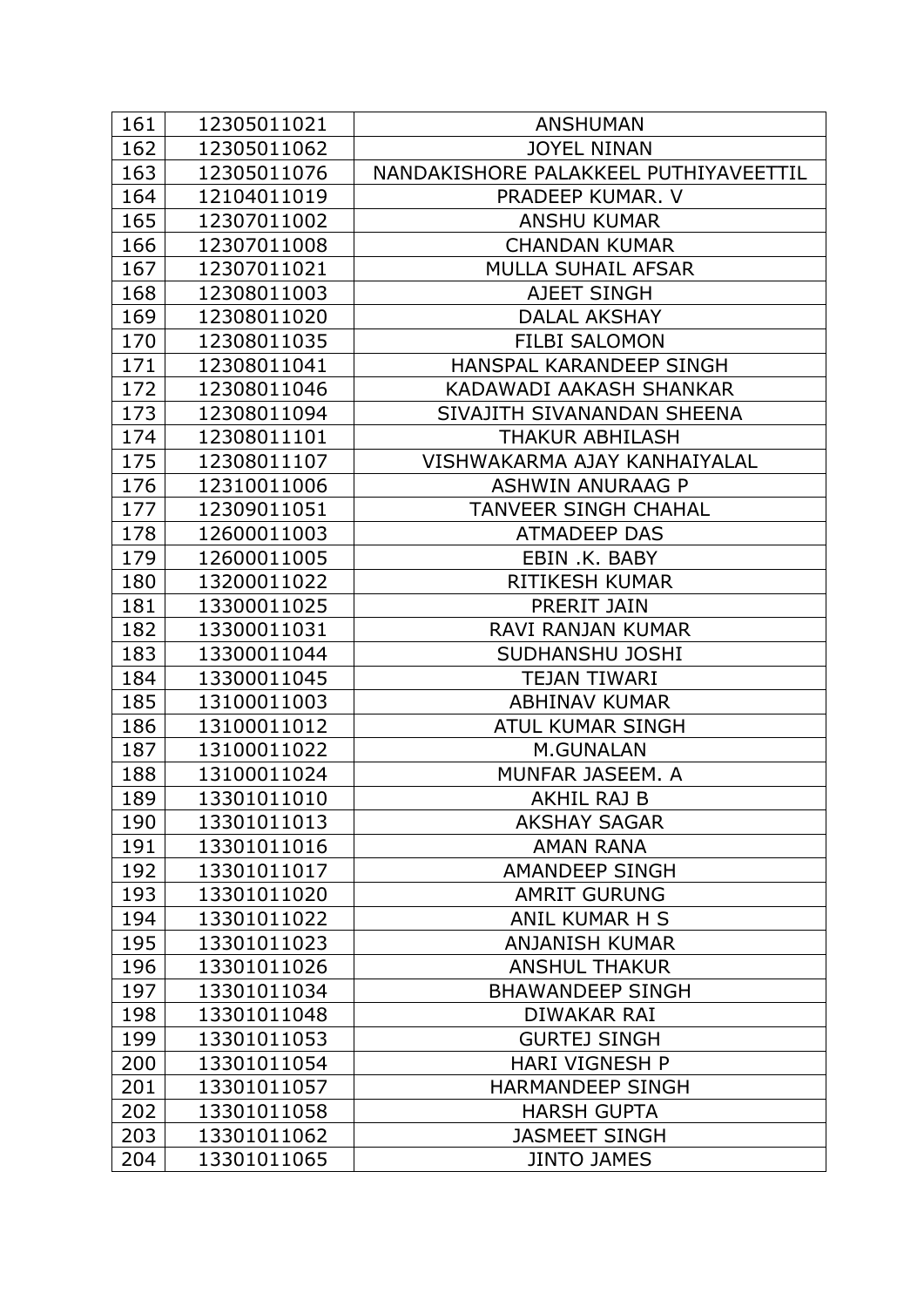| 205 | 13301011072 | <b>LAKSHAY DHAWAN</b>        |
|-----|-------------|------------------------------|
| 206 | 13301011075 | MOHANASUNDARAM PRASANNA      |
| 207 | 13301011077 | <b>MANKIRAT SINGH BIRDI</b>  |
| 208 | 13301011078 | <b>MARNI RAMAKRISHNA</b>     |
| 209 | 13301011080 | <b>MAYANK KUMAR YADAV</b>    |
| 210 | 13301011082 | <b>MOHIT KHATRA</b>          |
| 211 | 13301011083 | <b>MOHIT RANA</b>            |
| 212 | 13301011084 | MOHIT SONI                   |
| 213 | 13301011085 | <b>MUKUL PRAJAPATI</b>       |
| 214 | 13301011089 | <b>NAVJYOT SINGH BHATIA</b>  |
| 215 | 13301011091 | <b>NIKHIL</b>                |
| 216 | 13301011093 | <b>NILAY DIXIT</b>           |
| 217 | 13301011095 | <b>NITISH MALHOTRA</b>       |
| 218 | 13301011101 | PUNEET SACHDEV               |
| 219 | 13301011110 | RISHABH DWIVEDI              |
| 220 | 13301011116 | <b>SACHIN KUMAR</b>          |
| 221 | 13301011121 | <b>SHIV NIGAM ARORA</b>      |
| 222 | 13301011125 | <b>SHUBHAM KOHLI</b>         |
| 223 | 13301011136 | <b>SUBHOJIT PAUL</b>         |
| 224 | 13301011141 | <b>TATHAGATA CHOUDHURY</b>   |
| 225 | 13301011144 | UJJWAL BOGRA                 |
| 226 | 13201011026 | PRIYANSHU JAIN               |
| 227 | 13201011027 | <b>RAVI KUMAR</b>            |
| 228 | 13201011033 | <b>SAKET KUMAR</b>           |
| 229 | 13306011007 | <b>ANIL K ANTONY</b>         |
| 230 | 13306011019 | <b>DUSHYANT KUMAR PAL</b>    |
| 231 | 13306011021 | <b>GAUTAM PATHAK</b>         |
| 232 | 13306011054 | RAHUL KUMAR SINGH            |
| 233 | 13306011066 | SAURABH RAKESH GHILDIYAL     |
| 234 | 13306011070 | <b>SUBHRAJIT JENA</b>        |
| 235 | 13306011072 | <b>VAISHNAV V</b>            |
| 236 | 13204011011 | <b>HARMANPREET SINGH</b>     |
| 237 | 13204011016 | <b>LOKESH CHAWLA</b>         |
| 238 | 13204011028 | <b>SHAURYA BATRA</b>         |
| 239 | 13303011005 | AJMAL HUSSAIN M. S.          |
| 240 | 13303011017 | <b>ANKUSH KUMAR DEEPAK</b>   |
| 241 | 13303011026 | <b>CHILUKA NARENDRA</b>      |
| 242 | 13303011036 | <b>KAUSHALKUMAR</b>          |
| 243 | 13303011045 | PARAG BHARGAVA               |
| 244 | 13303011073 | VIBHAV KUMAR ARYA            |
| 245 | 13119011019 | NETRAMANI KANWAR             |
| 246 | 13119011026 | <b>SIDDHANT SINGH</b>        |
| 247 | 13305011010 | <b>AMANDEEP SINGH KATOCH</b> |
| 248 | 13305011012 | <b>ANOOP THOMAS</b>          |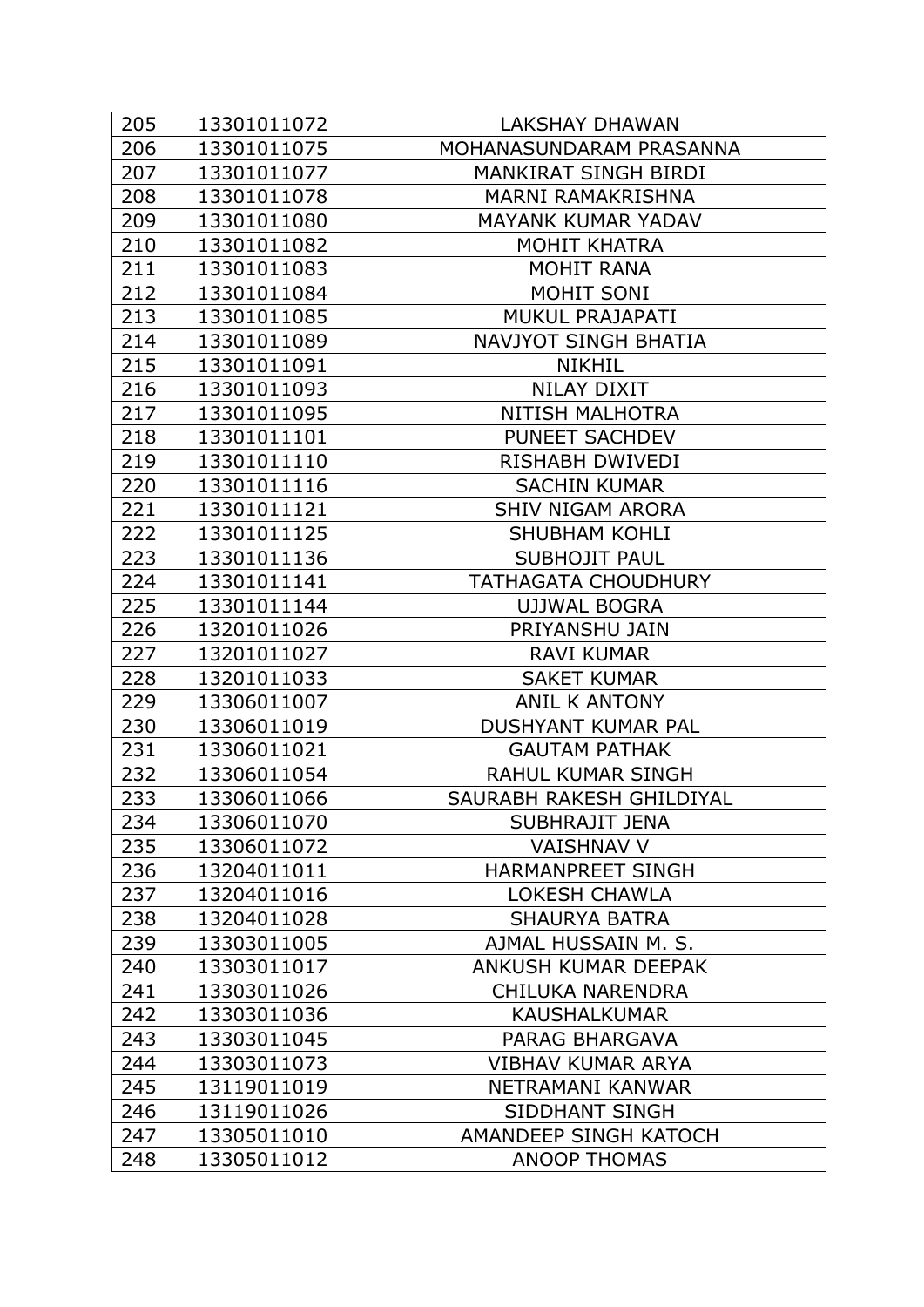| 249 | 13305011013 | <b>ARUN K .GEORGE</b>         |
|-----|-------------|-------------------------------|
| 250 | 13305011017 | <b>AVINASH RAJ</b>            |
| 251 | 13305011030 | <b>HAREETH M B</b>            |
| 252 | 13305011039 | <b>JINO JOB</b>               |
| 253 | 13305011042 | KAKKAD KEVAL PRAFULBHAI       |
| 254 | 13305011051 | <b>MOHIT RANA</b>             |
| 255 | 13305011055 | MUHAMMED BADISHA ABDUL KHADER |
| 256 | 13305011058 | <b>NIKHIL NICHOLAS</b>        |
| 257 | 13305011063 | PATEL VATSAL BHARATBHAI       |
| 258 | 13305011064 | PILLA RAMANA RAO              |
| 259 | 13305011069 | <b>RAHUL GUPTA</b>            |
| 260 | 13305011084 | <b>SANTOSH KUMAR ROY</b>      |
| 261 | 13305011088 | <b>SHANTANU SINGH</b>         |
| 262 | 13305011090 | <b>SHIVAM KUMAR</b>           |
| 263 | 13305011096 | <b>TAMANDEEP SINGH</b>        |
| 264 | 13305011103 | <b>VICKY MAHAJAN</b>          |
| 265 | 13205011006 | <b>NAVJOT SINGH</b>           |
| 266 | 13205011019 | <b>RAJAT TYAGI</b>            |
| 267 | 13104011010 | <b>REMANSON S</b>             |
| 268 | 13307011005 | <b>ASHUTOSH KAPUR</b>         |
| 269 | 13307011012 | <b>GAURAV SINGH</b>           |
| 270 | 13307011028 | <b>SAURABH ADARSH</b>         |
| 271 | 13308011006 | YADAV ASHISHKUMAR AKHILESH    |
| 272 | 13308011023 | <b>SAHIL BHAKHRI</b>          |
| 273 | 13308011028 | <b>SHUBHAM JOSHI</b>          |
| 274 | 13308011030 | <b>SMILE CHOPRA</b>           |
| 275 | 00309011009 | AMAN KUMAR ARYA               |
| 276 | 00309011022 | <b>ARUN KUMAR S</b>           |
| 277 | 00309011066 | <b>MANAS RANJAN SETHI</b>     |
| 278 | 00309011091 | <b>PRABHJOT SINGH</b>         |
| 279 | 00309011094 | <b>PRASHANT KUMAR</b>         |
| 280 | 00309011137 | <b>VINEY SINGH MEENA</b>      |
| 281 | 00109011002 | <b>ABHISHEK B A</b>           |
| 282 | 00109011027 | <b>EZHIL KUMAR</b>            |
| 283 | 00109011041 | <b>JASHIM IRSHATH A</b>       |
| 284 | 00509011023 | <b>NISHANTH P M</b>           |
| 285 | 00609011005 | RAJPAL PUROHIT                |
| 286 | 00709011075 | PANKAJ KUMAR DOGRA            |
| 287 | 00809011028 | <b>RAHUL R</b>                |
| 288 | 00909011011 | <b>HARMESH H DAS</b>          |
| 289 | 01309011031 | <b>JITHIN R P</b>             |
| 290 | 01309011061 | <b>SACHIN SANTHOSH GEORGE</b> |
| 291 | 01609011013 | <b>RAKESH P R</b>             |
| 292 | 01609011032 | <b>SUVIT SRIVASTAVA</b>       |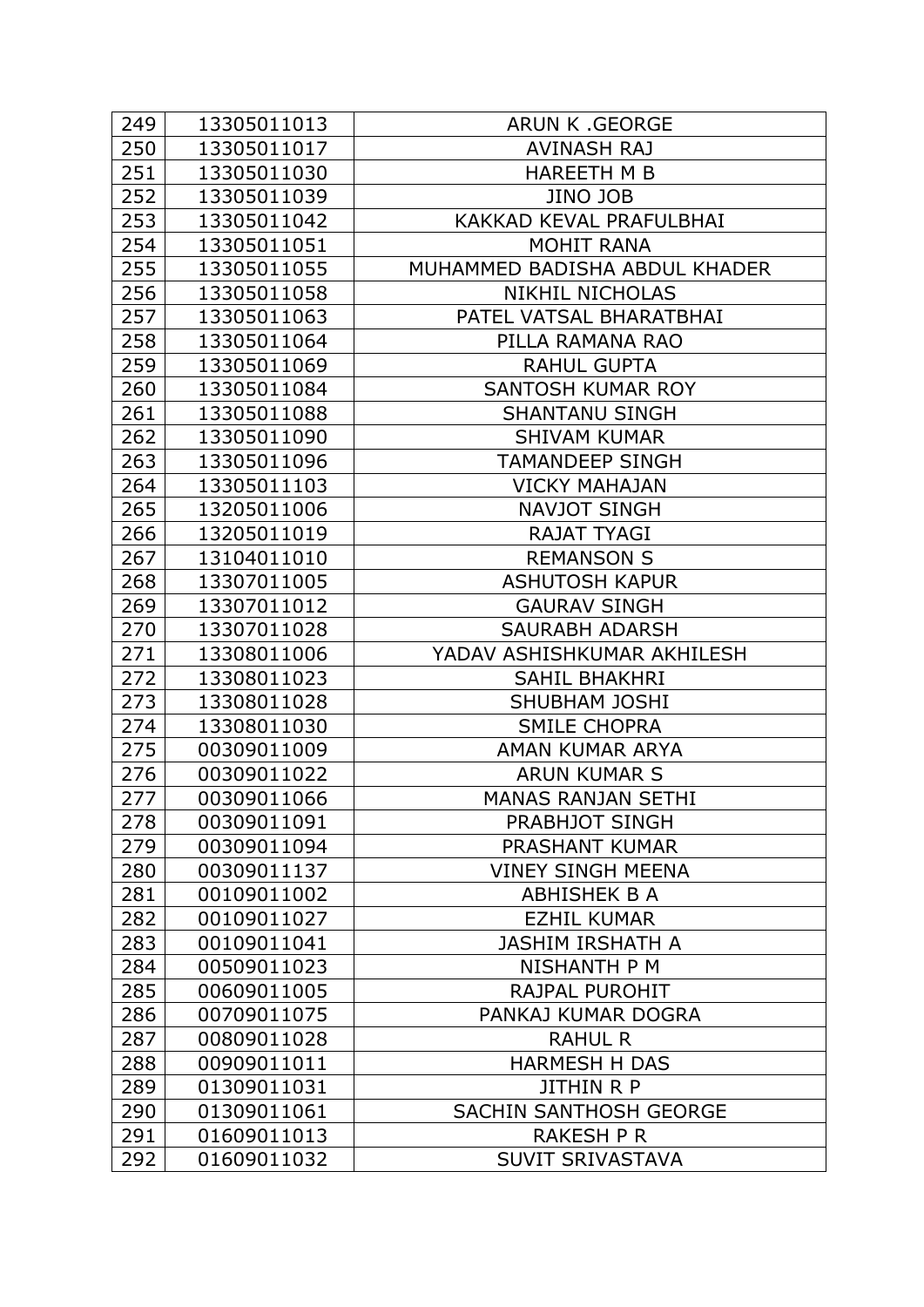| 293 | 01709011070 | <b>SHASHANK PANCHAL</b>        |
|-----|-------------|--------------------------------|
| 294 | 01809011034 | <b>T SATHYESH</b>              |
| 295 | 02709011019 | <b>MAHENDRA KUMAR</b>          |
| 296 | 01909011021 | PANKAJ BHAU                    |
| 297 | 02409011030 | <b>DEEPAK KUMAR</b>            |
| 298 | 02809011022 | NITIN DHAR PATHAK              |
| 299 | 02809011032 | SAURABH SUMAN CHOUDHARY        |
| 300 | 02509011006 | <b>CHRISTIN GEORGE</b>         |
| 301 | 02509011027 | <b>RAVEENTHARAN T</b>          |
| 302 | 02909011009 | <b>VIKAS</b>                   |
| 303 | 02909011083 | <b>ADITYA CHAHAL</b>           |
| 304 | 03109011047 | <b>MANPREET SINGH</b>          |
| 305 | 03109011078 | <b>BALWAN SINGH</b>            |
| 306 | 03109011095 | <b>RAHUL KUMAR</b>             |
| 307 | 03209011015 | PATEL ASHOK SHRI PATI          |
| 308 | 03209011033 | <b>BINOY MATHEWS .P</b>        |
| 309 | 11003010007 | <b>ABHISHEK KUMAR SINGH</b>    |
| 310 | 11003010042 | <b>INDRAJEET</b>               |
| 311 | 11003010084 | <b>SACHIN S TALWAR</b>         |
| 312 | 11003010099 | <b>SUJAL OSWIN TIGGA</b>       |
| 313 | 11003010101 | <b>SUKHSAMPAT SINGH</b>        |
| 314 | 11003010104 | <b>SUPREET SINGH</b>           |
| 315 | 11001010003 | <b>AKHIL DILIP</b>             |
| 316 | 11001010015 | <b>ARUN KUMAR C</b>            |
| 317 | 11001010016 | <b>ARUN PAUL</b>               |
| 318 | 11001010053 | <b>NIKHIL ANAND</b>            |
| 319 | 11001010083 | <b>SHIVAM BAHUGUNA</b>         |
| 320 | 11006010018 | <b>ALLU MATHAI</b>             |
| 321 | 11006010063 | <b>HARRSH VARDHAN SINGH</b>    |
| 322 | 11006010068 | <b>JASBIR SINGH</b>            |
| 323 | 11006010084 | MOHAMMAD MOJAHIR NOORIE        |
| 324 | 11006010085 | <b>MOHIT SAHAJPAL</b>          |
| 325 | 11006010144 | <b>SUKHCHAIN SINGH</b>         |
| 326 | 11007010008 | <b>JITHIN JOHN</b>             |
| 327 | 11007010017 | <b>SARVESH KAANDPAL</b>        |
| 328 | 11007010024 | <b>ANKIT MALIK</b>             |
| 329 | 11007010045 | <b>SAHIL CHAUDHARY</b>         |
| 330 | 11007010053 | <b>ARPIT MITTAL</b>            |
| 331 | 11007010055 | <b>GAGANDEEP SINGH KHANUJA</b> |
| 332 | 11007010060 | ROHAN LUTHRA                   |
| 333 | 11007010063 | <b>AJAY GEORGE</b>             |
| 334 | 11007010079 | DEEPANSHU MALHOTRA             |
| 335 | 11007010080 | <b>JUNAID HUSSAIN</b>          |
| 336 | 11007010081 | <b>KANAV SHARMA</b>            |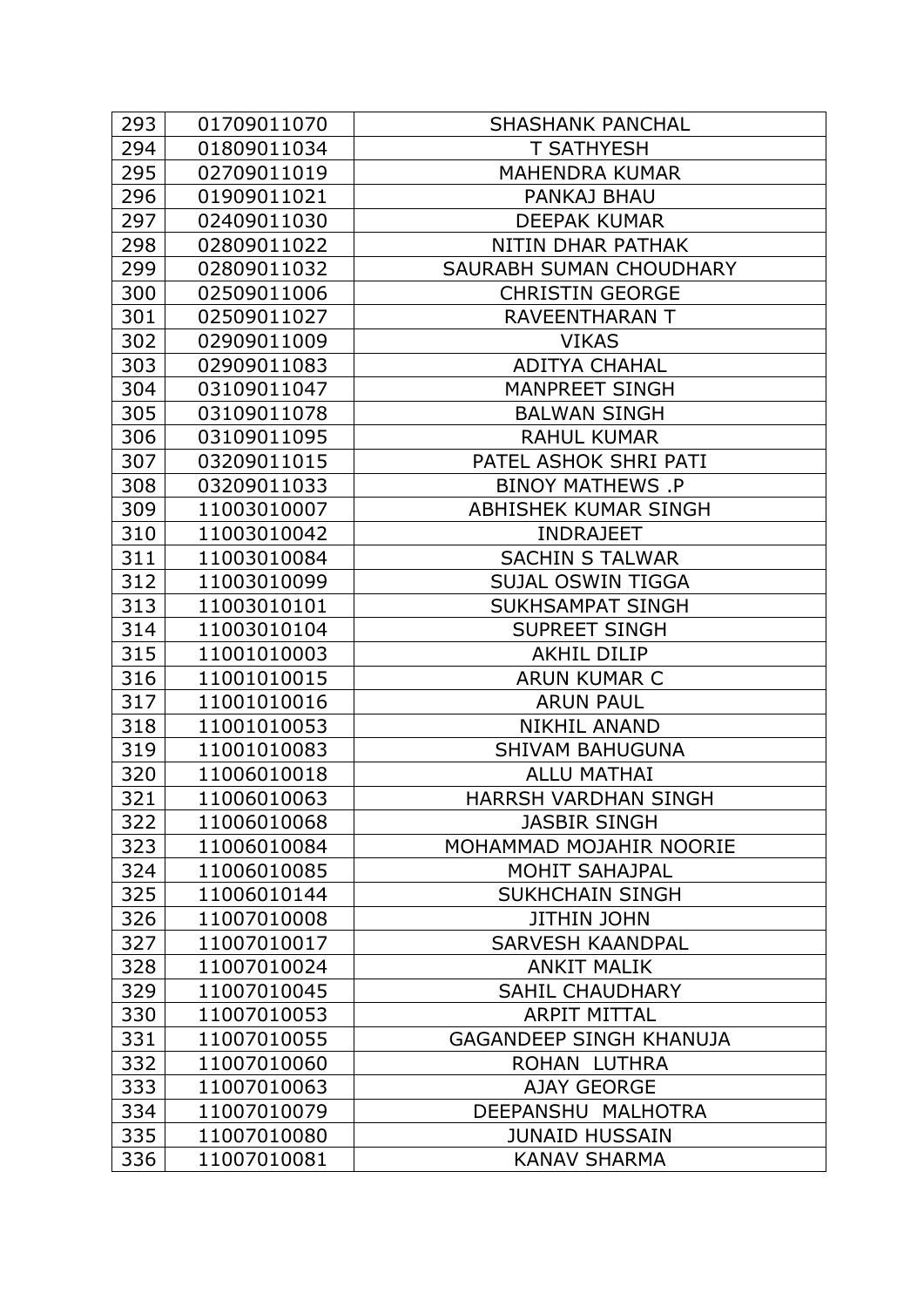| 337 | 11007010116 | <b>VIVEK KUMAR TRIPATHI</b>           |
|-----|-------------|---------------------------------------|
| 338 | 11009010020 | PRANAY RAMAKANT TANDEL                |
| 339 | 11013010050 | <b>SREENU SANKAR</b>                  |
| 340 | 11014010077 | <b>GILL TEGINDER SINGH</b>            |
| 341 | 11016010007 | <b>KAUSTAV DASGUPTA</b>               |
| 342 | 11015010007 | <b>AKSHAY SANKAR</b>                  |
| 343 | 11015010020 | <b>K.PRABHU</b>                       |
| 344 | 11017010015 | <b>ANSHU JOHNSON</b>                  |
| 345 | 11017010024 | <b>ROHIT KUMAR</b>                    |
| 346 | 11017010027 | <b>AKASH MITRA</b>                    |
| 347 | 11017010056 | <b>KULDEEP SINGH</b>                  |
| 348 | 11017010098 | <b>SIDHANT KAUSHIK</b>                |
| 349 | 11044010012 | <b>RUSHVAN GOPAL.P</b>                |
| 350 | 11018010022 | <b>KULDEEP LAMBA</b>                  |
| 351 | 11027010020 | NAIR ANIRUDH GOPALANKUTTY             |
| 352 | 11027010038 | <b>VISHWA PRATAP SINGH</b>            |
| 353 | 11027010054 | <b>CHANDAN MISHRA</b>                 |
| 354 | 11027010077 | <b>SUMIT KUMAR JASWAL</b>             |
| 355 | 11019010008 | <b>BHARAT BHUSHAN</b>                 |
| 356 | 11019010027 | SANDEEP KUMAR YADAV                   |
| 357 | 11036010008 | VINOTH. K                             |
| 358 | 11036010015 | MELBIN JOSEPH                         |
| 359 | 11038010002 | <b>HARISHNATH K</b>                   |
| 360 | 11026010016 | HARISH HARIHARAPUTHRAN                |
| 361 | 11026010024 | <b>NIPUN SHARMA</b>                   |
| 362 | 11026010071 | <b>RANJODH SINGH</b>                  |
| 363 | 11026010072 | DEBOJIT BAIDYA                        |
| 364 | 11025010012 | DIXON VIJAY                           |
| 365 | 11029010009 | <b>ARUTCHELVAN A</b>                  |
| 366 | 11029010016 | CHEEMA MEHTAB SINGH KULTAR SINGH      |
| 367 | 11029010018 | <b>CRAIG HENRY PINTO</b>              |
| 368 | 11029010050 | <b>NIKIT MISHRA</b>                   |
| 369 | 11031010013 | RODRICKS JUSTIN TED VICTOR            |
| 370 | 11031010015 | MUTHAMILARASU MANIRAJ                 |
| 371 | 11031010057 | PADINCHARE VEEDU SANDEEP BALAKRISHNAN |
| 372 | 11031010069 | <b>KHAN SAIF SHAHROZ</b>              |
| 373 | 11031010085 | PANOO SONU                            |
| 374 | 11043010018 | <b>PANKAJ</b>                         |
| 375 | 11032010022 | <b>INTKHAB ALAM</b>                   |
| 376 | 11032010088 | <b>SARWER KHAN</b>                    |
| 377 | 11039010012 | <b>JAI PRAKASH JAIN</b>               |
| 378 | 11039010015 | <b>MUKUL SAINI</b>                    |
| 379 | 11039010016 | <b>NESHAD KHAN</b>                    |
| 380 | 1402813016  | MOHD RIZWAN YUSUF                     |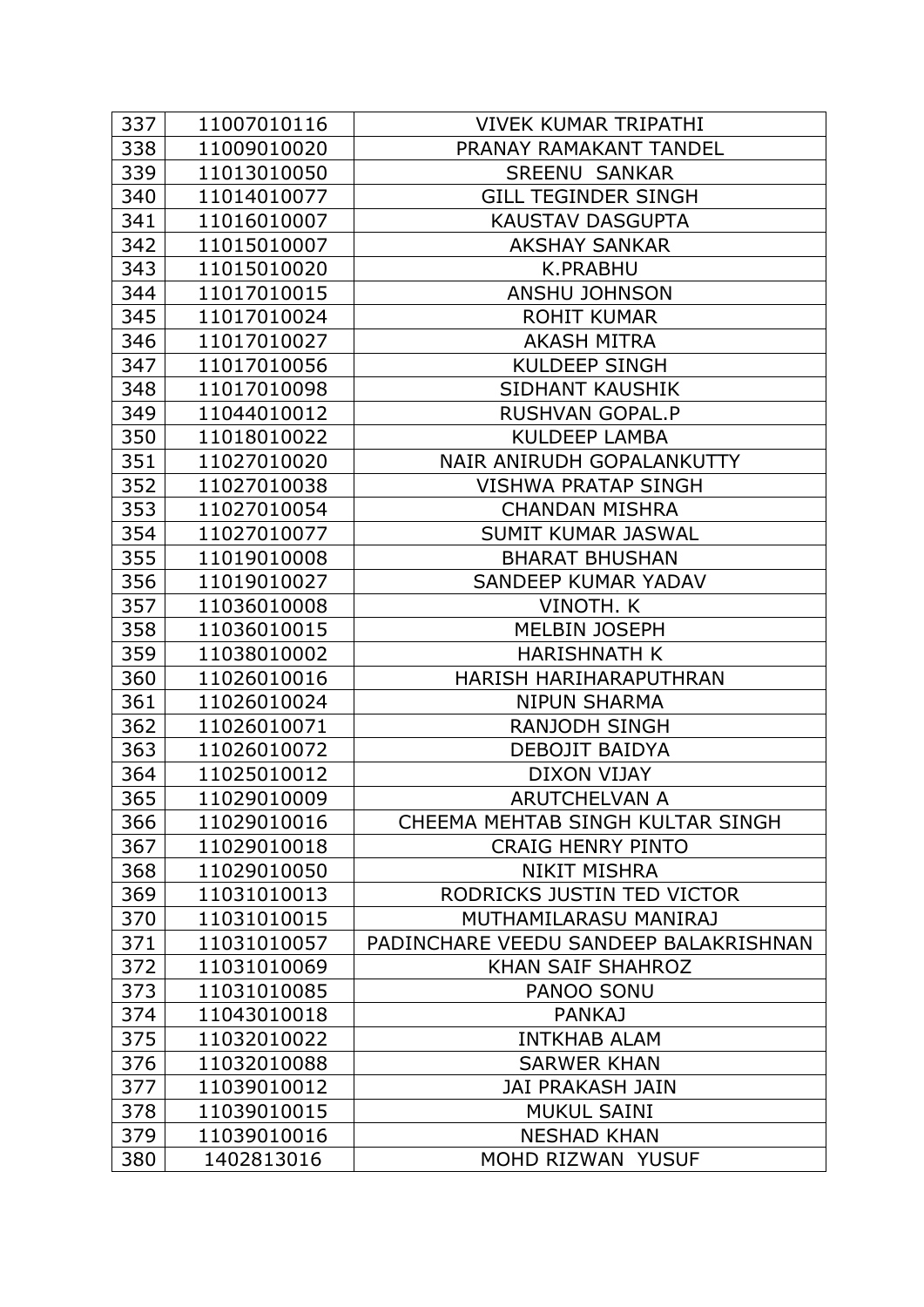| 381 | 1402813022 | PRIYA ARYA                         |
|-----|------------|------------------------------------|
| 382 | 1402813027 | RUPESH KUMAR SINGH                 |
| 383 | 1421813009 | AJAY PAL SINGH SRA                 |
| 384 | 1421813011 | <b>AKASH KANDWAL</b>               |
| 385 | 1421813014 | <b>AKSHAY YADAV</b>                |
| 386 | 1421813029 | <b>ASHISH MATHEW P</b>             |
| 387 | 1421813030 | <b>ASHREY CHAUHAN</b>              |
| 388 | 1421813049 | HARIKRISHNA VENUGOPALAN            |
| 389 | 1421813054 | <b>HIMANSHU SHEKHAR</b>            |
| 390 | 1421813076 | MATHEW JOEDAVID PALATHINGAL        |
| 391 | 1421813077 | <b>MOHIT SHARMA</b>                |
| 392 | 1421813091 | RAHUL RAMKEWAL YADAV               |
| 393 | 1421813094 | <b>RAJAT KUMAR</b>                 |
| 394 | 1421813098 | <b>GAIBI REHAN BASHIR AHMED</b>    |
| 395 | 1421813110 | SACHIN KUMAR DAHIYA                |
| 396 | 1421813117 | SAVIO ADELMO BARBOSA               |
| 397 | 1421813121 | <b>SHEIKH NAVED</b>                |
| 398 | 1421813122 | SHELDON SAVIO VALES                |
| 399 | 1421813131 | <b>SHUBHAM SINGH</b>               |
| 400 | 1421813140 | <b>SUMIT MALIK</b>                 |
| 401 | 1421813141 | KOMARA SURYA NARAYANA              |
| 402 | 1421813150 | D ' SOUZA VALENTINE XAVIER ANTHONY |
| 403 | 1421813152 | <b>VIKAS KHANDELWAL</b>            |
| 404 | 1421813157 | <b>VIVEK TRIPATHI</b>              |
| 405 | 1422813008 | <b>ESHAN SAINI</b>                 |
| 406 | 1422813010 | <b>GAURAV</b>                      |
| 407 | 1422813015 | <b>JAGJEET SINGH TURKA</b>         |
| 408 | 1422813023 | PRAVEEN KUMAR YADAV                |
| 409 | 1422813024 | PROKSH BAWEJA                      |
| 410 | 1422813025 | <b>PULKIT MALIK</b>                |
| 411 | 1422813036 | SHUBHAM CHANDRABHAN SINGH          |
| 412 | 1433813040 | MANISH KUMAR SHRIVASTAVA           |
| 413 | 1433813051 | NITHIN M. NAIR                     |
| 414 | 1433813054 | PRATEEK MAHESHWARI                 |
| 415 | 1433813073 | <b>VIRENDRA KUMAR</b>              |
| 416 | 1437813003 | <b>ABHISHEK GUPTA</b>              |
| 417 | 1437813051 | <b>NITIN SHEORAN</b>               |
| 418 | 1437813060 | PRASHANT PATHAK                    |
| 419 | 1437813073 | <b>SHAHRUKH KHAN</b>               |
| 420 | 1437813084 | <b>VARDHAN VIJAY PENDSE</b>        |
| 421 | 1437813087 | <b>VISHAL KUMAR</b>                |
| 422 | 1441813004 | <b>ANOOP KUMAR</b>                 |
| 423 | 1441813020 | <b>MANPREET KAUR</b>               |
| 424 | 1441813024 | <b>NARESH KUMAR RAUSHAN</b>        |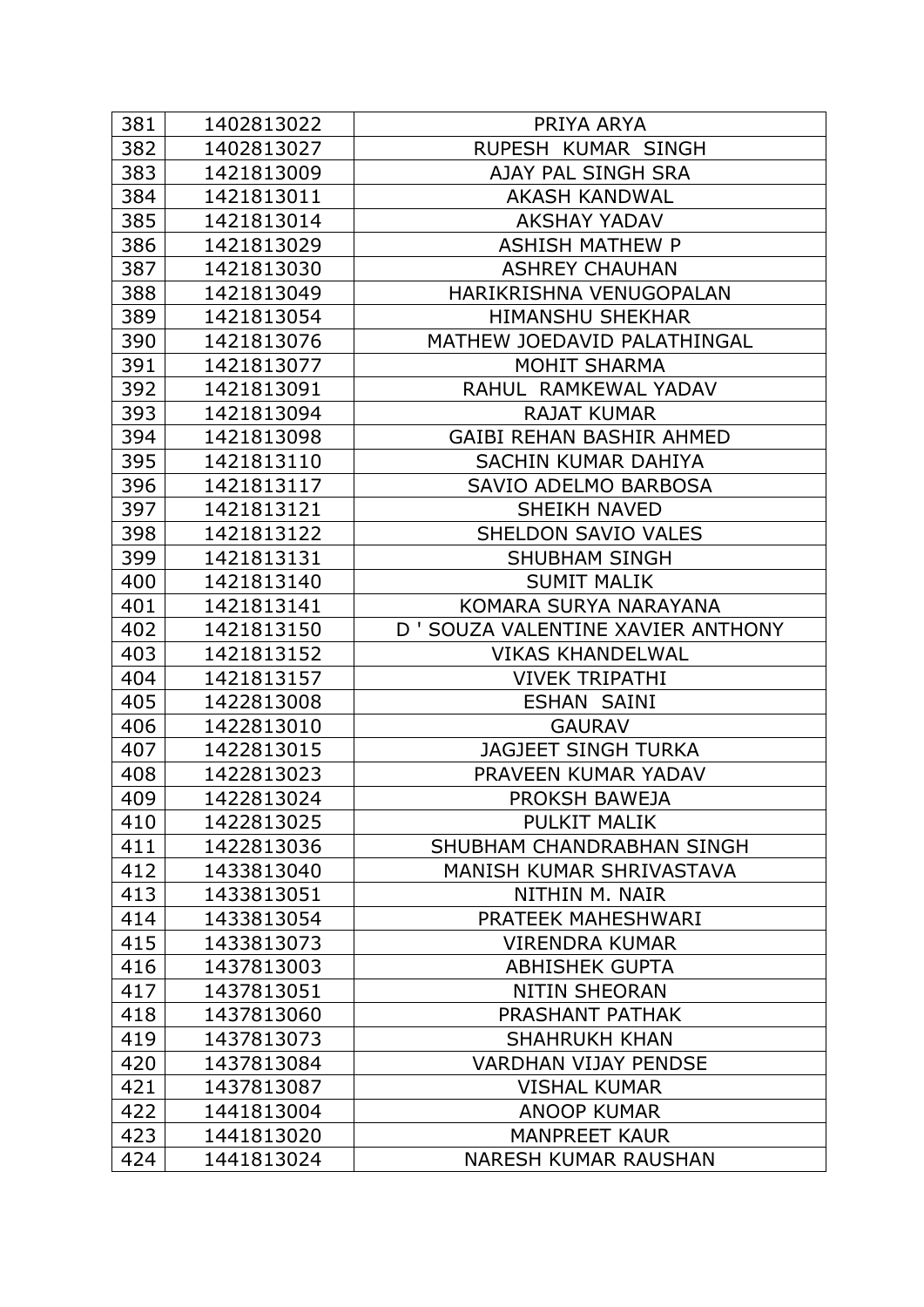| 425 | 1441813029 | RAJAT JOSHI                              |
|-----|------------|------------------------------------------|
| 426 | 1441813034 | <b>SAURABH SINGH</b>                     |
| 427 | 1441813036 | <b>SHUBHAM SHARMA</b>                    |
| 428 | 1442813003 | <b>AKASHDEEP SINGH</b>                   |
| 429 | 1442813035 | <b>VAIBHAV GHILDIYAL</b>                 |
| 430 | 1449813009 | <b>AKRAM KHAN</b>                        |
| 431 | 1449813012 | <b>AKSHAY SHARMA</b>                     |
| 432 | 1449813056 | NEIL ABHIRAM WAKANKAR                    |
| 433 | 1449813071 | RAVIKANT PANDIT                          |
| 434 | 1449813092 | SHOEB ABDUL GANI CHOUGLE                 |
| 435 | 1449813097 | SUBHAM KUMAR CHOUDHARY                   |
| 436 | 1450813004 | <b>RAJAT SEMWAL</b>                      |
| 437 | 1453813009 | ANGAD SINGH DHANJAL                      |
| 438 | 1453813011 | <b>APOORV AGNIHOTRI</b>                  |
| 439 | 1453813012 | ARPIT KARMARKAR                          |
| 440 | 1453813032 | <b>JOSHI SWAGAT SHAILENDRA</b>           |
| 441 | 1453813033 | <b>KAMAL JOSHI</b>                       |
| 442 | 1453813035 | <b>KAPIL BOORA</b>                       |
| 443 | 1453813036 | <b>KARAN UPADHYAY</b>                    |
| 444 | 1453813041 | KULKARNI RADHEYA SARVESH                 |
| 445 | 1453813043 | <b>MUKUND BAGARIA</b>                    |
| 446 | 1453813045 | PANKAJ KAUSHIK                           |
| 447 | 1453813050 | <b>RAJAT KUMAR</b>                       |
| 448 | 1453813060 | SAURABH KUMAR PATHAK                     |
| 449 | 1453813062 | <b>SAYED DANISH ARSHAD</b>               |
| 450 | 1454813010 | <b>AVINASH KUMAR</b>                     |
| 451 | 1454813019 | <b>GHAI HARMEET SINGH ARVINDER SINGH</b> |
| 452 | 1454813022 | <b>KADIYAN PRASHANT</b>                  |
| 453 | 1454813028 | <b>KULJEET SINGH</b>                     |
| 454 | 1454813030 | <b>LAMBA SACHIN</b>                      |
| 455 | 1454813032 | MAHALE JIVETESH RAJENDRA                 |
| 456 | 1454813040 | SATAPATHY PRADEEP                        |
| 457 | 1454813042 | PURUSHOTHAMAN LEKHA ANEESH               |
| 458 | 1454813046 | <b>SEHRAWAT JATIN</b>                    |
| 459 | 1454813055 | <b>VERMA SHUBHAM</b>                     |
| 460 | 1456813018 | <b>RISHABH SHUKLA</b>                    |
| 461 | 1457813028 | <b>VIKAS KUMAR MAURYA</b>                |
| 462 | 1502813005 | AGNISHEKHAR SHARMA                       |
| 463 | 1502813035 | <b>ROHIT KANDHOUL</b>                    |
| 464 | 1521813128 | <b>SHIVAM BHARDWAJ</b>                   |
| 465 | 1522813076 | <b>VIKAS THAKUR</b>                      |
| 466 | 1530813006 | <b>SAORABH</b>                           |
| 467 | 1537813039 | <b>GAURAV TIWARI</b>                     |
| 468 | 1537813078 | <b>SHUBHAM SHARMA</b>                    |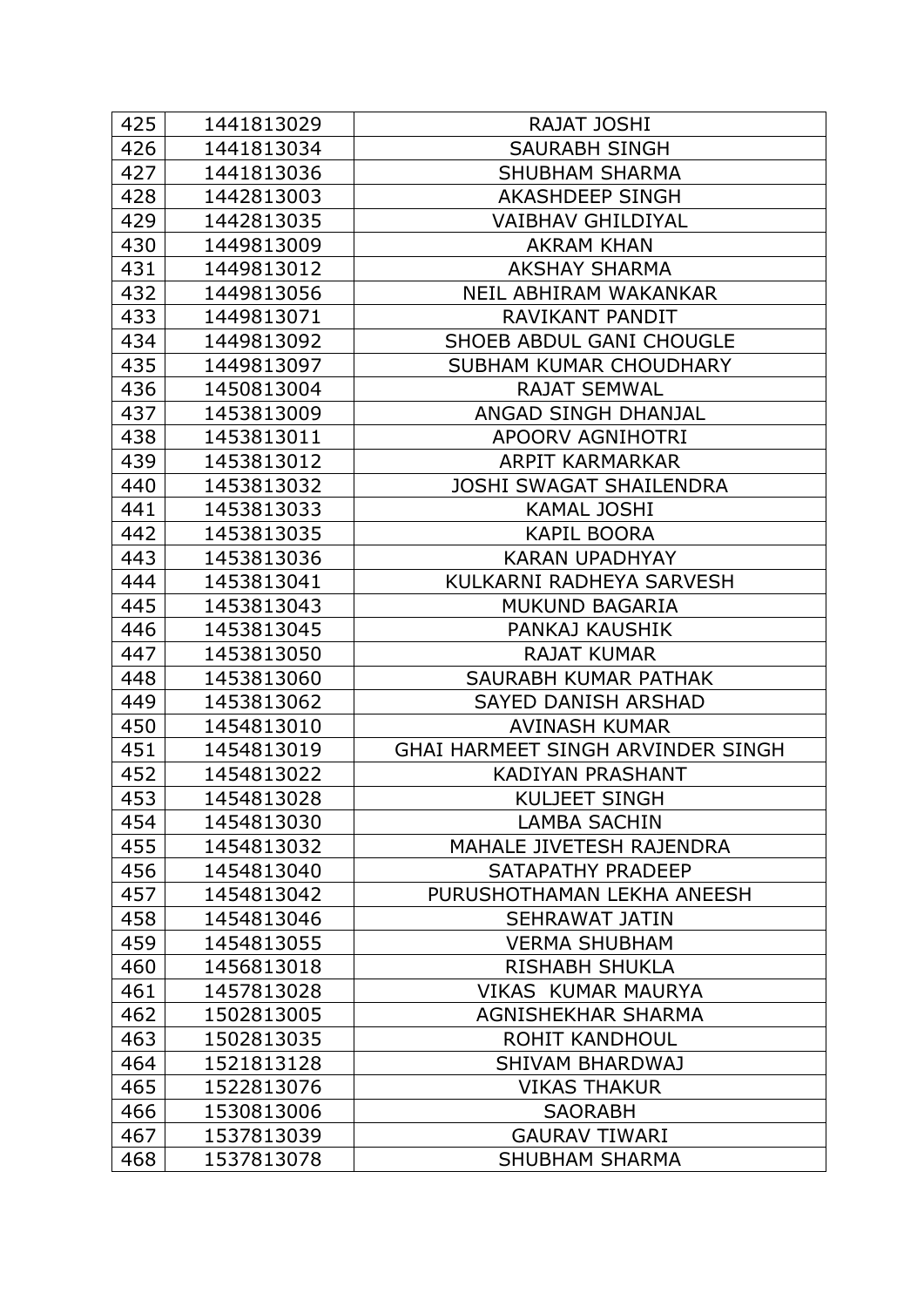| 469 | 1537813085  | <b>TARUN DARMWAL</b>           |
|-----|-------------|--------------------------------|
| 470 | 1553813049  | <b>NITISH KUMAR</b>            |
| 471 | 14700012006 | <b>XAVIER BEN CARLTON</b>      |
| 472 | 14301012001 | AAKASH BHARADWAJ               |
| 473 | 14301012005 | <b>ABHISHEK KUREEL</b>         |
| 474 | 14301012015 | ANUJ KUMAR SINGH PARMAR        |
| 475 | 14301012016 | <b>ANURAG ANAND</b>            |
| 476 | 14301012017 | <b>ARCHIT GUPTA</b>            |
| 477 | 14301012022 | <b>AVIKAL SHARMA</b>           |
| 478 | 14301012023 | <b>AYUSH MISHRA</b>            |
| 479 | 14301012029 | <b>GAURAV RAJ</b>              |
| 480 | 14301012031 | <b>HARPREET SINGH</b>          |
| 481 | 14301012035 | <b>JAI PRAKASH SINGH</b>       |
| 482 | 14301012038 | <b>MANJUL SHARMA</b>           |
| 483 | 14301012040 | MOHAMMAD AEJAZ                 |
| 484 | 14301012042 | <b>MONAL BAGGA</b>             |
| 485 | 14301012045 | <b>NAVNEESH SHUKLA</b>         |
| 486 | 14301012048 | PARAMVEER SINGH                |
| 487 | 14301012058 | <b>SAGAR KHETRAPAL</b>         |
| 488 | 14301012060 | <b>SANDEEP SHARMA</b>          |
| 489 | 14301012062 | <b>SANYAM DIXIT</b>            |
| 490 | 14301012064 | <b>SHIVAM NARANG</b>           |
| 491 | 14301012067 | <b>SOURABH SHARMA</b>          |
| 492 | 14301012070 | <b>SUSHIL KUMAR</b>            |
| 493 | 14201012004 | <b>PRANSHU BHASIN</b>          |
| 494 | 14201012008 | <b>RAJAT KUMAR</b>             |
| 495 | 14306012004 | <b>AKASH DUBEY</b>             |
| 496 | 14306012007 | <b>ARUN GAUTAM</b>             |
| 497 | 14306012010 | <b>CHANDAN GROVER</b>          |
| 498 | 14306012011 | <b>GUPTA CHETANKUMAR BIRJU</b> |
| 499 | 14303012008 | <b>AMIT KUMAR</b>              |
| 500 | 14303012009 | <b>ANURAG SINGH</b>            |
| 501 | 14303012020 | <b>GAJENDRA JAKHAR</b>         |
| 502 | 14303012023 | HIMANSHU BABULAL BARIA         |
| 503 | 14303012025 | <b>KUMAR AYUSH</b>             |
| 504 | 14303012036 | <b>NAVEEN YADAV</b>            |
| 505 | 14303012040 | <b>OM PRAKASH KUMAR</b>        |
| 506 | 14303012044 | PRASHANT YADAV                 |
| 507 | 14303012046 | PRIYANSHU ANAND                |
| 508 | 14303012056 | <b>SOM PATEL</b>               |
| 509 | 14119012008 | <b>GAURAV MISHRA</b>           |
| 510 | 14119012019 | <b>SHRINIVAS MISHRA</b>        |
| 511 | 14304012014 | PRATEEK WALIA                  |
| 512 | 14402012017 | PANKAJ KUMAR PAL               |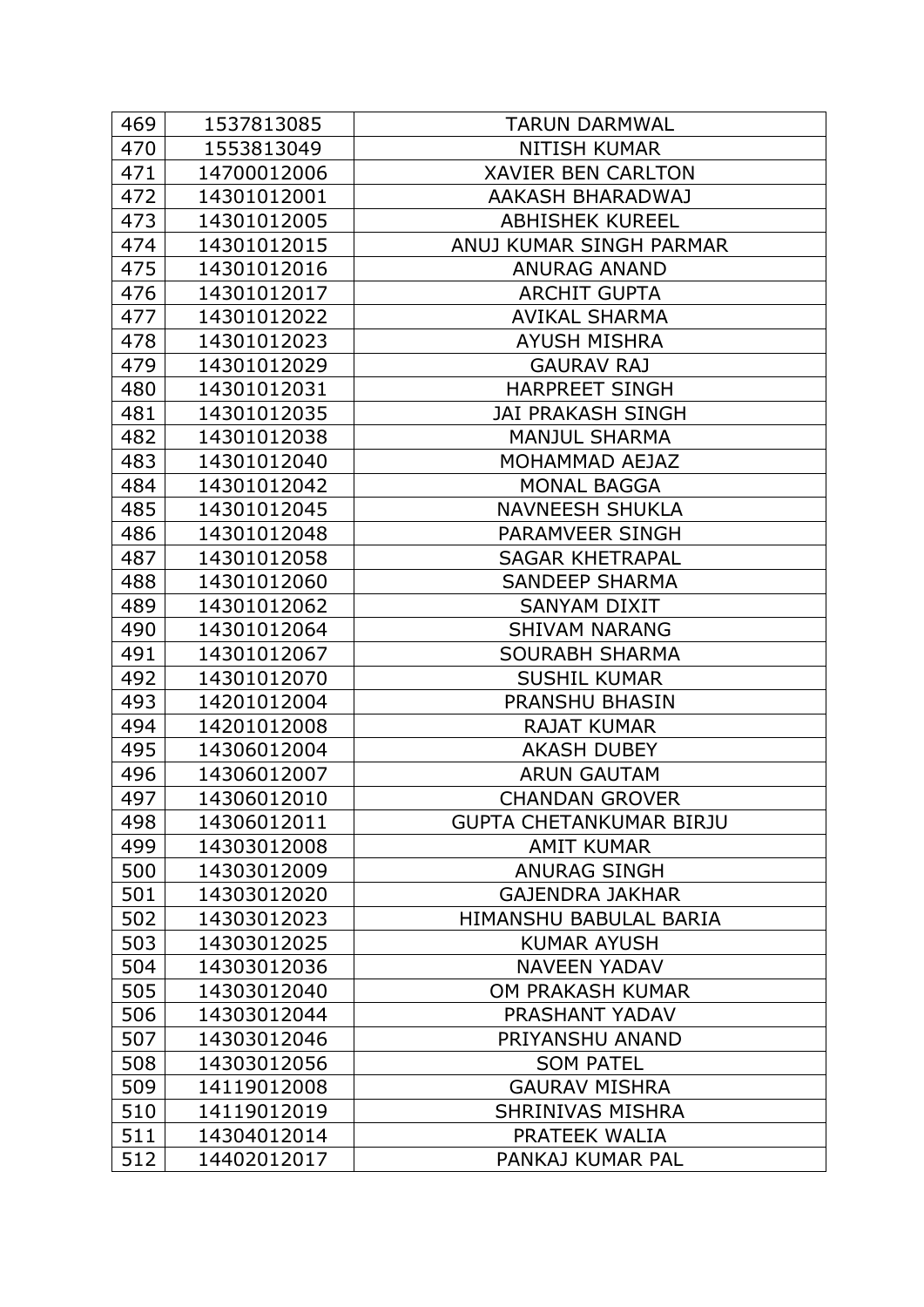| 513 | 14308012013 | PRANAV SHARMA                 |
|-----|-------------|-------------------------------|
| 514 | 14308012014 | PRASHANT JAGYASI              |
| 515 | 13301012002 | <b>ABHINAV JAIN</b>           |
| 516 | 13301012004 | <b>ABHINAV RAWAT</b>          |
| 517 | 13301012015 | <b>ASHWANI KUMAR SINGH</b>    |
| 518 | 13301012019 | <b>BRIJESH KUMAR</b>          |
| 519 | 13301012022 | <b>CHIRANJEEV TALWAR</b>      |
| 520 | 13301012023 | <b>CYRIAC MARTIN JOSE</b>     |
| 521 | 13301012024 | DHAWAL BHARDWAJ               |
| 522 | 13301012027 | <b>GAGAN SHARMA</b>           |
| 523 | 13301012078 | <b>VISHAL BACHHAO</b>         |
| 524 | 13301012080 | <b>ZORAWAR SINGH BHULLAR</b>  |
| 525 | 13306012001 | A ISHWARCHANDRA               |
| 526 | 13306012029 | PRASANNA V GHORPADE           |
| 527 | 13303012002 | <b>AKASH DONGRE</b>           |
| 528 | 13303012008 | <b>ANAND MEEL</b>             |
| 529 | 13303012010 | <b>ANGAD PAL</b>              |
| 530 | 13303012011 | <b>ANIL KUMAR</b>             |
| 531 | 13303012016 | ARVIND KUMAR MAHLA            |
| 532 | 13303012017 | <b>ASHISH P ANAND</b>         |
| 533 | 13303012024 | <b>CHAPHEKAR SAJAL SANJAY</b> |
| 534 | 13303012030 | <b>HARISH SINGH BISHT</b>     |
| 535 | 13303012066 | <b>SHUBHAM SINGH</b>          |
| 536 | 13303012071 | <b>SUNIL KUMAR</b>            |
| 537 | 13303012072 | <b>TEJINDER SINGH</b>         |
| 538 | 13304012005 | <b>CHAUDHARY SAGAR</b>        |
| 539 | 13402012002 | AKHIL.P.A                     |
| 540 | 13402012006 | <b>CYRIL VARGHESE</b>         |
| 541 | 13402012017 | NITHIN RAJ.V.V                |
| 542 | 13305012009 | <b>AMRITPAL SINGH</b>         |
| 543 | 13305012013 | APPU R                        |
| 544 | 13305012015 | <b>CHIRAG SHARMA</b>          |
| 545 | 13305012018 | <b>GOPAL YADAV</b>            |
| 546 | 13305012019 | <b>INDRESH JOSHI</b>          |
| 547 | 13305012024 | <b>RANDEEP SINGH</b>          |
| 548 | 13308012001 | <b>ROMANI RAJ GEET</b>        |
| 549 | 13308012005 | PADOL ANAND ANIL              |
| 550 | 13310012001 | <b>AAKASH KUMAR</b>           |
| 551 | 13310012009 | <b>ATUL KUMAR SINGH</b>       |
| 552 | 13310012015 | <b>GANESH GUPTA</b>           |
| 553 | 13310012034 | SANJIT SINGH SAGGU            |
| 554 | 13310012035 | <b>SHARIQUE WAHHAB</b>        |
| 555 | 13310012040 | <b>VISHAL KESHARI</b>         |
| 556 | 1521814001  | <b>AAKASH BAKSHI</b>          |